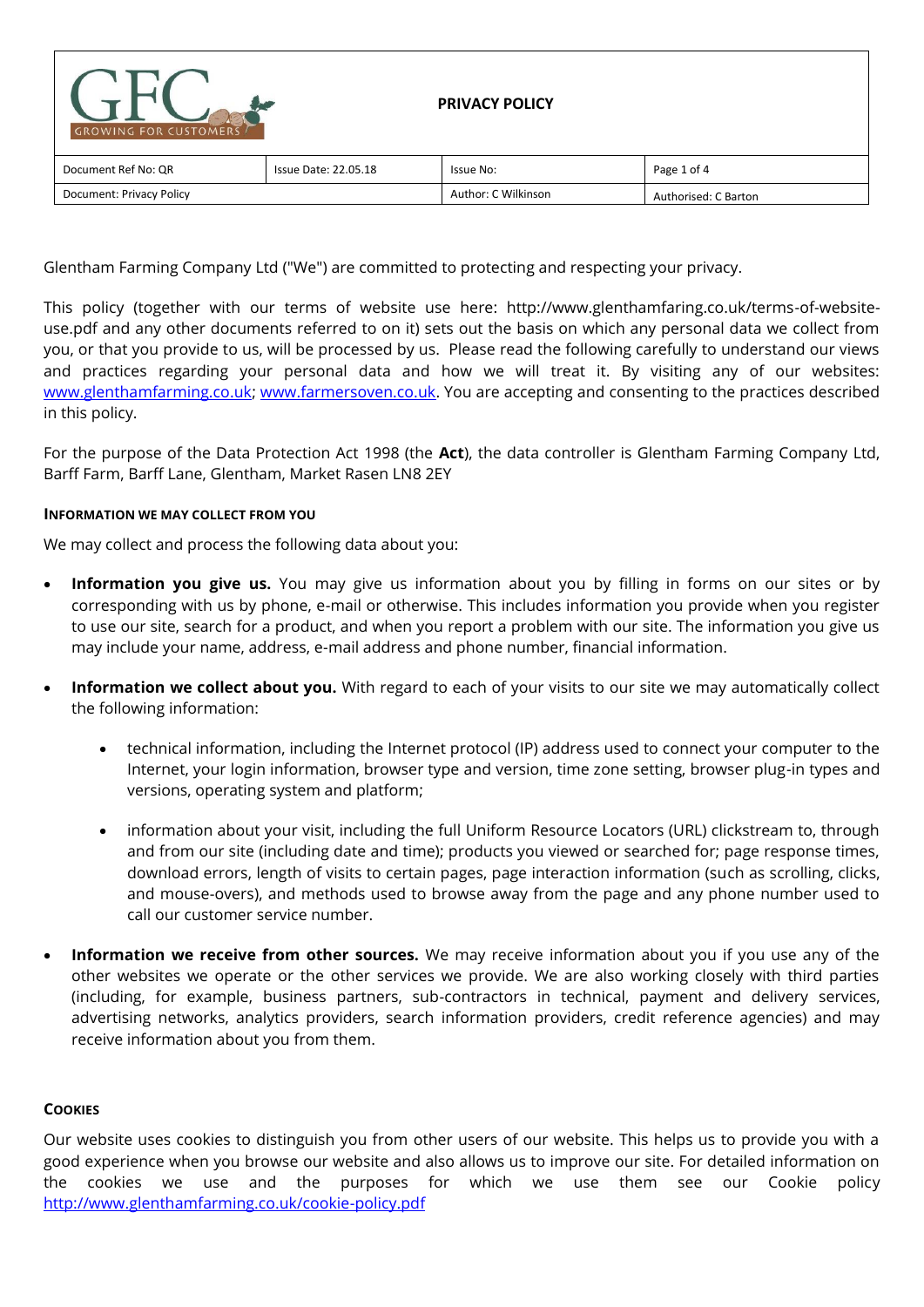

| Document Ref No: QR      | Issue Date: 22.05.18 | Issue No:           | Page 2 of 4          |
|--------------------------|----------------------|---------------------|----------------------|
| Document: Privacy Policy |                      | Author: C Wilkinson | Authorised: C Barton |

## **USES MADE OF THE INFORMATION**

We use information held about you in the following ways:

- **Information you give to us.** We will use this information:
	- to carry out our obligations arising from any contracts entered into between you and us and to provide you with the information, products and services that you request from us;
	- to provide you with information about other goods and services we offer that are similar to those that you have already purchased or enquired about;
	- to notify you about changes to our service;
	- to ensure that content from our site is presented in the most effective manner for you and for your computer.
- **Information we collect about you.** We will use this information:
	- to administer our site and for internal operations, including troubleshooting, data analysis, testing, research, statistical and survey purposes;
	- to improve our site to ensure that content is presented in the most effective manner for you and for your computer;
	- to allow you to participate in interactive features of our service, when you choose to do so;
	- as part of our efforts to keep our site safe and secure;
	- to measure or understand the effectiveness of advertising we serve to you and others, and to deliver relevant advertising to you;
	- to make suggestions and recommendations to you and other users of our site about goods or services that may interest you or them.
- **Information we receive from other sources.** We may combine this information with information you give to us and information we collect about you. We may us this information and the combined information for the purposes set out above (depending on the types of information we receive).

## **DISCLOSURE OF YOUR INFORMATION**

We may share your personal information with any member of our group, which means our subsidiaries, our ultimate holding company and its subsidiaries, as defined in section 1159 of the UK Companies Act 2006.

We may share your information with selected third parties including:

- Business partners, suppliers and sub-contractors for the performance of any contract we enter into with them or you.
- Analytics and search engine providers that assist us in the improvement and optimisation of our site.
- Credit reference agencies for the purpose of assessing your credit score where this is a condition of us entering into a contract with you.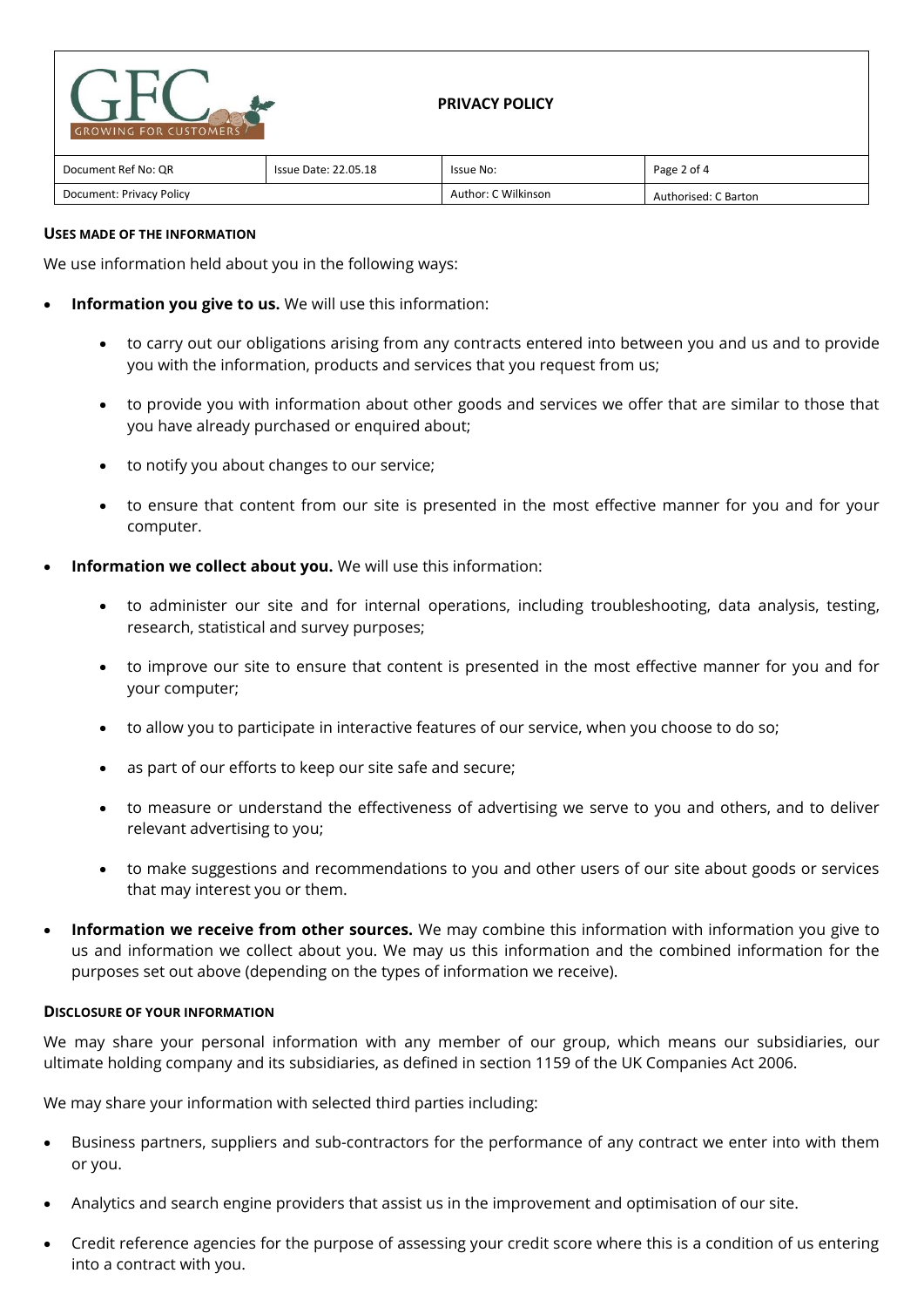| <b>GROWING FOR CUSTOMERS</b> |                             | <b>PRIVACY POLICY</b> |                      |
|------------------------------|-----------------------------|-----------------------|----------------------|
| Document Ref No: QR          | <b>Issue Date: 22.05.18</b> | Issue No:             | Page 3 of 4          |
| Document: Privacy Policy     |                             | Author: C Wilkinson   | Authorised: C Barton |

We may disclose your personal information to third parties:

- In the event that we sell or buy any business or assets, in which case we may disclose your personal data to the prospective seller or buyer of such business or assets.
- If Glentham Farming Company Ltd or substantially all of its assets are acquired by a third party, in which case personal data held by it about its customers will be one of the transferred assets.
- If we are under a duty to disclose or share your personal data in order to comply with any legal obligation, or in order to enforce or apply our terms of use <http://www.glenthamfarming.co.uk/terms-of-website-use.pdf> protect the rights, property, or safety of Glentham Farming Company Ltd, our customers, or others. This includes exchanging information with other companies and organisations for the purposes of fraud protection and credit risk reduction.

## **WHERE WE STORE YOUR PERSONAL DATA**

The data that we collect from you may be transferred to, and stored at, a destination outside the European Economic Area ("EEA"). It may also be processed by staff operating outside the EEA who work for us or for one of our suppliers. Such staff maybe engaged in, among other things, the fulfilment of your order, the processing of your payment details and the provision of support services. By submitting your personal data, you agree to this transfer, storing or processing. Glentham Farming company Ltd will take all steps reasonably necessary to ensure that your data is treated securely and in accordance with this privacy policy.

All information you provide to us is stored on our secure servers. Any payment transactions will be encrypted using SSL technology. Where we have given you (or where you have chosen) a password which enables you to access certain parts of our site, you are responsible for keeping this password confidential. We ask you not to share a password with anyone.

Unfortunately, the transmission of information via the internet is not completely secure. Although we will do our best to protect your personal data, we cannot guarantee the security of your data transmitted to our site; any transmission is at your own risk. Once we have received your information, we will use strict procedures and security features to try to prevent unauthorised access.

# **YOUR RIGHTS**

You have the right to ask us not to process your personal data for marketing purposes. We will usually inform you (before collecting your data) if we intend to use your data for such purposes or if we intend to disclose your information to any third party for such purposes. You can exercise your right to prevent such processing by checking certain boxes on the forms we use to collect your data. You can also exercise the right at any time by contacting us at [sales@glenthamfarming.co.uk.](mailto:sales@glenthamfarming.co.uk)

Our site may, from time to time, contain links to and from the websites of our partner networks, advertisers and affiliates. If you follow a link to any of these websites, please note that these websites have their own privacy policies and that we do not accept any responsibility or liability for these policies. Please check these policies before you submit any personal data to these websites.